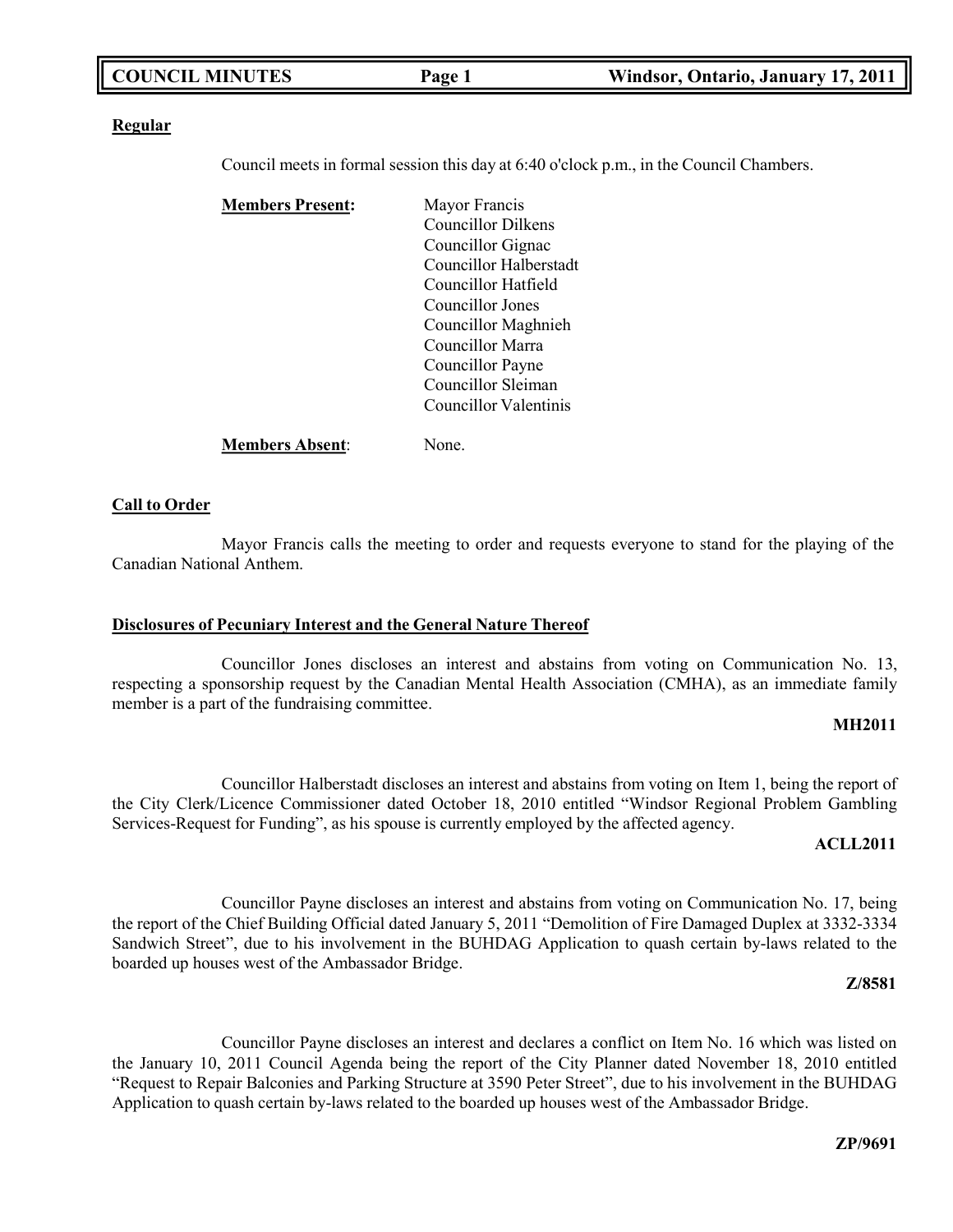| <b>COUNCIL MINUTES</b> | Page 2 | <b>January 17, 2011</b> |
|------------------------|--------|-------------------------|
|                        |        |                         |

Councillor Marra discloses an interest and abstains from voting on any issues pertaining to the status of the former Grace Hospital site, as a family member has interest in the property.

#### **ZS/9856 ZS/10799**

### **Minutes**

as presented. Moved by Councillor Gignac, seconded by Councillor Halberstadt, That the Minutes of the regular meeting of Council held January 10, 2011, **BE ADOPTED**

Carried.

#### **Notice of Proclamations**

None presented.

#### **Committee of the Whole**

Moved by Councillor Hatfield, seconded by Councillor Jones,

That Council do now rise and move into Committee of the Whole with the Mayor presiding for the purpose of dealing with:

- (a) communication items;
- (b) consent agenda;
- (c) hearing requests for deferrals or referrals of any items of business;
- (d) hearing presentations and delegations;
- (e) consideration of business items;
- (f) consideration of Committee reports:
	- (i) **Report of Special In-Camera Meeting or other Committee as may be held prior to Council** (if scheduled);
	- (ii) **REVISED Report of the Striking Committee** of its meeting held January 11, 2011; and

(g) consideration of by-laws 10-2011 through 13-2011 (inclusive). Carried.

## **Communications**

Moved by Councillor Maghnieh, seconded by Councillor Marra, **M19–2011** That the following Communication Items 1 to 13 and 15 to 17 inclusive, as set forth in the Council Agenda **BE REFERRED** as noted except Communication No. 14 which is dealt with as follows:

### **Communication No. 14:**

Moved by Councillor Hatfield, seconded by Councillor Marra,

**M20-2011** That the report of the City Engineer dated November 8, 2010 entitled "Response to CQ 82-2010 & CQ83-2010, Matters Pertaining to the Little River" **BE DEFERRED** to the January 31, 2011 meeting of Council as a regular agenda item and to allow for delegations on the matter.

Carried.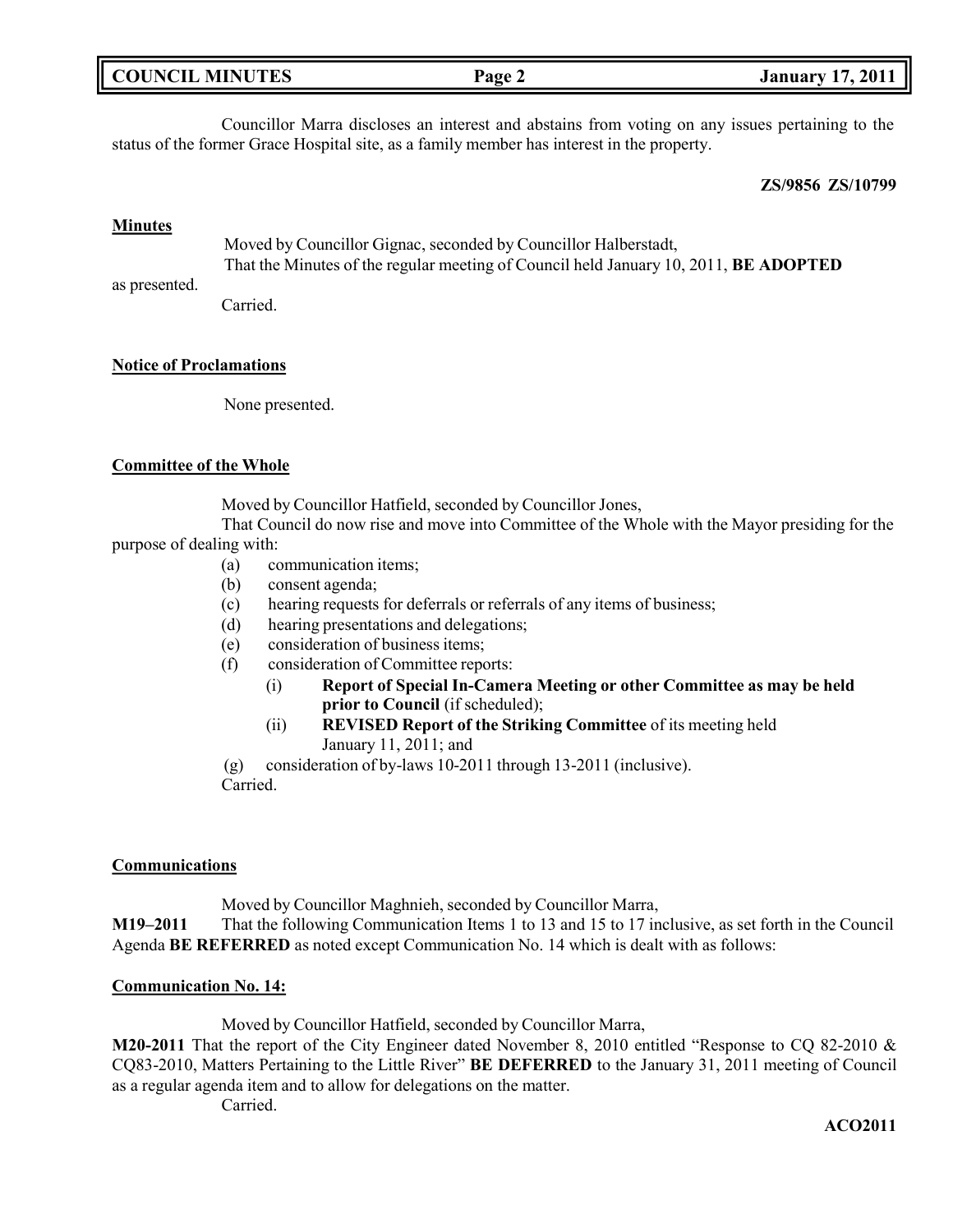**COUNCIL MINUTES Page 3 January 17, 2011**

| <b>Item</b>    | From                                                 | <b>Description</b>                                                                                                                                                                                                                                                                                         |
|----------------|------------------------------------------------------|------------------------------------------------------------------------------------------------------------------------------------------------------------------------------------------------------------------------------------------------------------------------------------------------------------|
| 1              | Minister of Finance                                  | Acknowledgment of receipt of correspondence regarding M51-2010<br>regarding to the application of the Goods and Services<br>Tax/Harmonized Sales Tax (GST/HST) to supplies of municipal<br>recreation facilities and programs.<br><b>Executive Director of Recreation</b><br>Note & File<br><b>MMA2011</b> |
| $\overline{2}$ | Ministry of Community<br>and Social Services         | ODSP & Ontario Works Cost Sharing Upload.<br><b>Community Development and Health Commissioner</b><br><b>Chief Financial Officer &amp; City Treasurer</b><br>Note & File<br><b>SS2011</b>                                                                                                                   |
| 3              | Ministry of Agriculture,<br>Food and Rural Affairs   | Drainage Project Queue Notification regarding the grant application<br>for the Watson Drain $-$ (Lavin Culvert).<br><b>Chief Financial Officer &amp; City Treasurer</b><br><b>City Engineer</b><br><b>SW2011</b>                                                                                           |
| 4              | Association of<br>Municipalities of Ontario<br>(AMO) | Economic Development Resources.<br><b>Windsor Essex Economic Development Corporation</b><br>Note & File<br><b>MMA2011</b>                                                                                                                                                                                  |
| 5              | Association of<br>Municipalities of Ontario<br>(AMO) | Acknowledgment of receipt of correspondence (previously<br>distributed) regarding M311-2010 of a petition to remove HST from<br>electricity and heating.<br>Note & File<br><b>ACO2011</b>                                                                                                                  |
| 6              | Association of<br>Municipalities of Ontario<br>(AMO) | Identifying beneficial operating practices in the maintenance of<br>unpaved roads 2010 Executive Summary.<br><b>Executive Director of Operations</b><br>Note & File<br><b>MMA2011</b>                                                                                                                      |
| 7              | Secretary/Treasurer<br>Committee of<br>Adjustment    | Consent Authority Agenda Record Hearing to be held on Wednesday,<br>January 26, 2011, Council Chambers, 3rd Floor, Windsor City Hall,<br>350 City Hall Square West, Windsor<br>Note & File<br>ZC2011                                                                                                       |
| 8              | Manager of Urban<br>Design                           | Application of 1531038 Ontario Limited for Site Plan Approval to<br>permit a two storey commercial development with medical and<br>business offices and retail pharmacy located at 1186-1192 Ouellette<br>Avenue.<br>Note & File<br><b>ZS/10860</b>                                                        |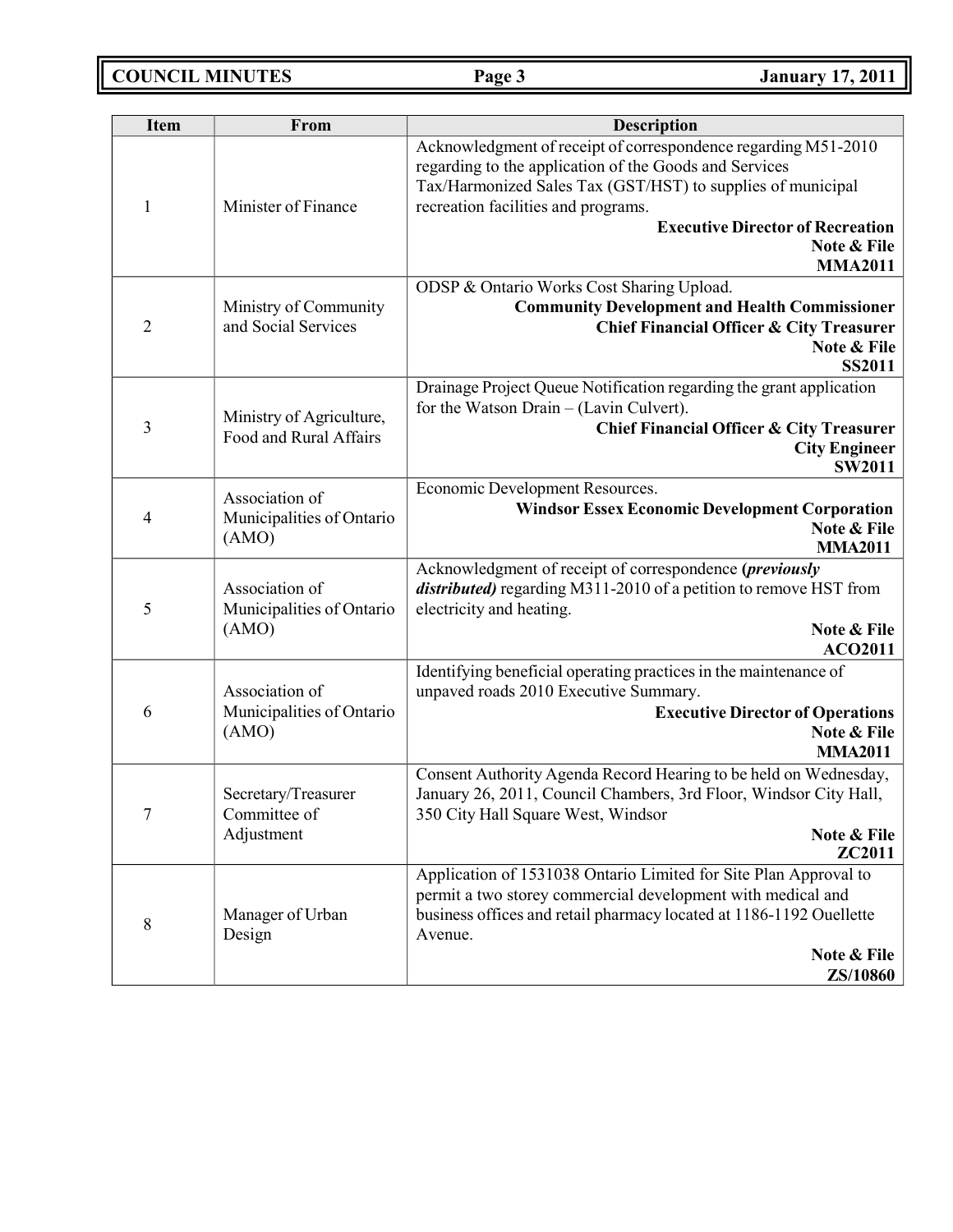**COUNCIL MINUTES Page 4 January 17, 2011**

| 9  | <b>Windsor Utilities</b><br>Commission (WUC)                        | Response to Council Question CQ63-2010.<br>"Asks that the Windsor Utilities Commission amend their process for<br>all future plans impacting Windsor water ratepayers such that the<br>plan (and resulting rates) represent only those capital requirements<br>which would exist with or without the supply of water to neighbouring<br>municipalities. This would result in the inclusion of all long term<br>future capital requirements resulting from "utilization of existing<br>excess capacity by neighboring municipalities into rates charged to<br>those municipalities which is not the current practice as articulated<br>by John Wladarski at Council on June 28, 2010."<br>Note & File<br>MU2011 |
|----|---------------------------------------------------------------------|----------------------------------------------------------------------------------------------------------------------------------------------------------------------------------------------------------------------------------------------------------------------------------------------------------------------------------------------------------------------------------------------------------------------------------------------------------------------------------------------------------------------------------------------------------------------------------------------------------------------------------------------------------------------------------------------------------------|
| 10 | <b>Windsor Utilities</b><br>Commission (WUC)                        | Response to Council Question CQ6-2010 pertaining to the recovery of<br>fees.<br>"Asks what policy statute gives Windsor Utilities Commission<br>authority to retroactively charge users for up to 2 years for "water<br>usage" due to a defective WUC meter. Also, what internal systems<br>does WUC use to try and prevent/notify customers of unpaid water<br>usage/defective meters over that period."<br>Note & File<br><b>MU2011</b>                                                                                                                                                                                                                                                                      |
| 11 | <b>Statistics Canada</b>                                            | 2011 Census and new National Household Survey (NHS) to be held<br>in May 2011.<br><b>Chief Financial Officer and City Treasurer</b><br>Note & File<br><b>GM2011</b>                                                                                                                                                                                                                                                                                                                                                                                                                                                                                                                                            |
| 12 | Ontario Non-Profit<br>Housing Association<br>(ONPHA)                | Ensuring Funding for Housing and Human Services.<br><b>Community Development and Health Commissioner</b><br>Note & File<br><b>GH2011</b>                                                                                                                                                                                                                                                                                                                                                                                                                                                                                                                                                                       |
| 13 | Canadian Mental Health<br>Association (CMHA) &<br>Deputy City Clerk | Request for Sponsorship - Black and White Event and original<br>correspondence from Deputy City Clerk.<br><b>COUNCIL DIRECTION REQUESTED</b><br><b>MH2011</b>                                                                                                                                                                                                                                                                                                                                                                                                                                                                                                                                                  |
| 14 | City Engineer                                                       | Response to CQ82-2010 & CQ83-2010 - Matters Pertaining to the<br>Little River.<br>Note & File<br><b>SW2011</b>                                                                                                                                                                                                                                                                                                                                                                                                                                                                                                                                                                                                 |
| 15 | City Clerk                                                          | Accessibility Initiatives - 2010 Municipal Election.<br>Note & File<br><b>ALEE/9877</b>                                                                                                                                                                                                                                                                                                                                                                                                                                                                                                                                                                                                                        |
| 16 | <b>Executive Director of</b><br><b>Human Resources</b>              | Council information on Bumping.<br>Note & File<br>AL/10528 and SSC/6751                                                                                                                                                                                                                                                                                                                                                                                                                                                                                                                                                                                                                                        |
| 17 | Chief Building Official                                             | Demolition of Fire Damaged Duplex at 3332-3334 Sandwich Street.<br>Note & File<br>Z/8581                                                                                                                                                                                                                                                                                                                                                                                                                                                                                                                                                                                                                       |

Carried.

Councillor Jones discloses an interest and abstains from voting on Communication No. 13. Councillor Payne discloses an interest and abstains from voting on Communication No. 17.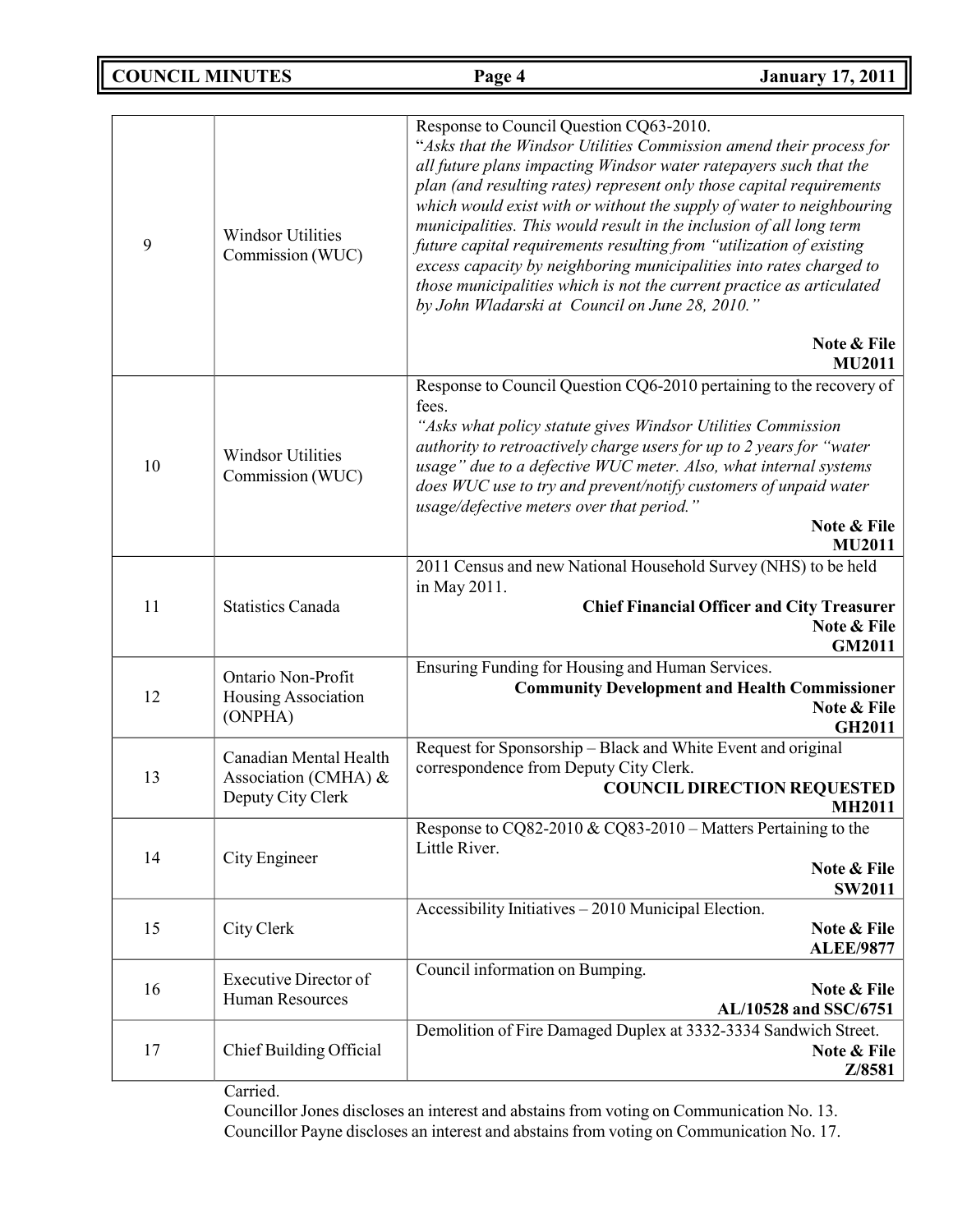**COUNCIL MINUTES Page 5 January 17, 2011**

## **Consent Agenda**

Moved by Councillor Payne, seconded by Councillor Sleiman,

That the following Consent Agenda and the recommendations contained in the administrative reports **BE APPROVED** as amended:

- Item 1 Windsor Regional Problem Gambling Services Request for Funding
- Item 3 TABLING the Draft Economic Revitalization Community Improvement Plan (CIP)
- Item 5 2011 Sewer Surcharge Rate Analysis
- Item 7 2011 Annual Temporary Borrowing
- Item 8 Amendment to By-law 5348, Closed Park Street aka Hill Street
- Item 9 2011 Budget Update and Direction
- Item 10 Lands Required for the Walker Road Reconstruction from Legacy Park Drive to the 401 Overpass (ISF Project) – Land Purchase
- Item 11 Litigation Fanotech v. Essex-Windsor Solid Waste Authority and City of Windsor Carried.

Councillor Halberstadt discloses an interest and abstains from voting on Item No. 1.

## **Deferrals and/or Referrals and Withdrawals**

None presented.

## **Presentations & Delegations:**

## **DELEGATIONS**

## **Application to close the east/west alley south of Tecumseh Road East, easterly from Francois Road**

## **Cameron Paine, property owner**

Cameron Paine, property owner of plaza next to the subject alley, appears before Council to request that Council reject the administrative recommendations pertaining to the application to close the east/west alley south of Tecumseh Road East, easterly from Francois Road, suggesting that the doors opening out into the alley are fire doors and cannot be blocked, and concludes by stating that there was a lack of consultation on this file.

### **Don and Joyce Bell, property owners**

Don and Joyce Bell, property owners, appear before Council to speak in support of the administrative recommendations pertaining to the application to close the east/west alley south of Tecumseh Road East, easterly from Francois Road, suggesting that vehicles are parked in that alley for long periods time, which is a contravention of By-law 9023 (Parking By-law), hindering the exit and egress of property owners.

### **SAA/10342** 2

(For final disposition of this matter, see Clause **CR22/2011** in Schedule "A" attached hereto.)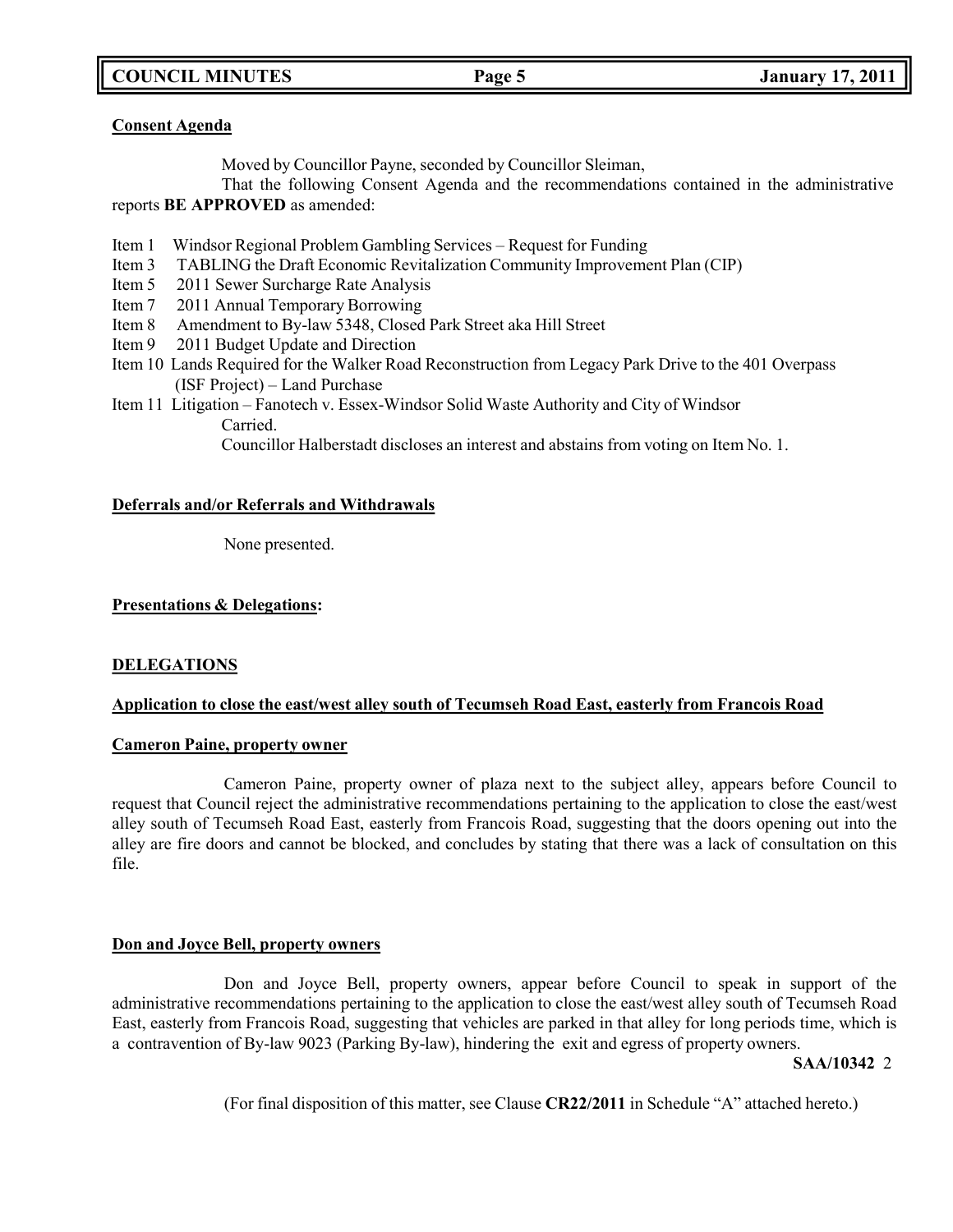## **Request for Waiver of Development Charges for 5920 Baseline Road, Bethel Romanian Pentecostal Church**

## **Ana Lupus, member of Bethel Romanian Pentecostal Church**

Ana Lupus, member of Bethel Romanian Pentecostal Church, appears before Council to request that Council reject the administrative recommendation to deny the waiver of development charges for 5920 Baseline Road pertaining to Bethel Romanian Pentecostal Church, and the construction of an addition to their existing Church which is required due to a growing membership, suggesting that in order to avoid paying development charges the Applicant would have had to apply for a building permit by the May 31, 2010 deadline, and further the Applicant was under the impression that merely applying for the permit by the deadline would suffice.

ZS/10642 **4**

(For final disposition of this matter, see Clause **CR24/2011** in Schedule "A" attached hereto.)

## **2011 Agency Grant Payments**

## **Les Chaif, resident of Ward 2**

Les Chaif, resident of Ward 2, appears before Council to request that Council reject the administrative recommendation to approve funding of agencies in 2011 up to a maximum of 50% of the 2010 approved grant amounts, suggesting that the City of Windsor cannot continue to accommodate such requests, and further provides a suggestion that if necessary, 35% of the 2010 grant amounts be approved for 2011.

## **Al Nelman, resident of Ward 8**

Al Nelman, resident of Ward 8, appears before Council to request that Council reject the administrative recommendation to approve funding of agencies in 2011 up to a maximum of 50% of the 2010 approved grant amounts, suggesting that the City of Windsor cannot continue to accommodate such requests, and further suggests that Council focus on priorities.

AFB/10824 **6**

(For final disposition of this matter, see Clause **CR26/2011** in Schedule "A" attached hereto.)

## **Regular Business Items (for final disposition of these matters see Schedule "A" attached)**

- PAC 1 Athans Holding Ltd., rezoning, north side of Northwood Street between Huron Church Road and Daytona Avenue, two-tenant one-storey commercial building
- PAC 2 David Huu Tran, rezoning, 9845 Tecumseh Road East, supplemental of pawnshop as an additional permitted use to the existing CD2.1 zoning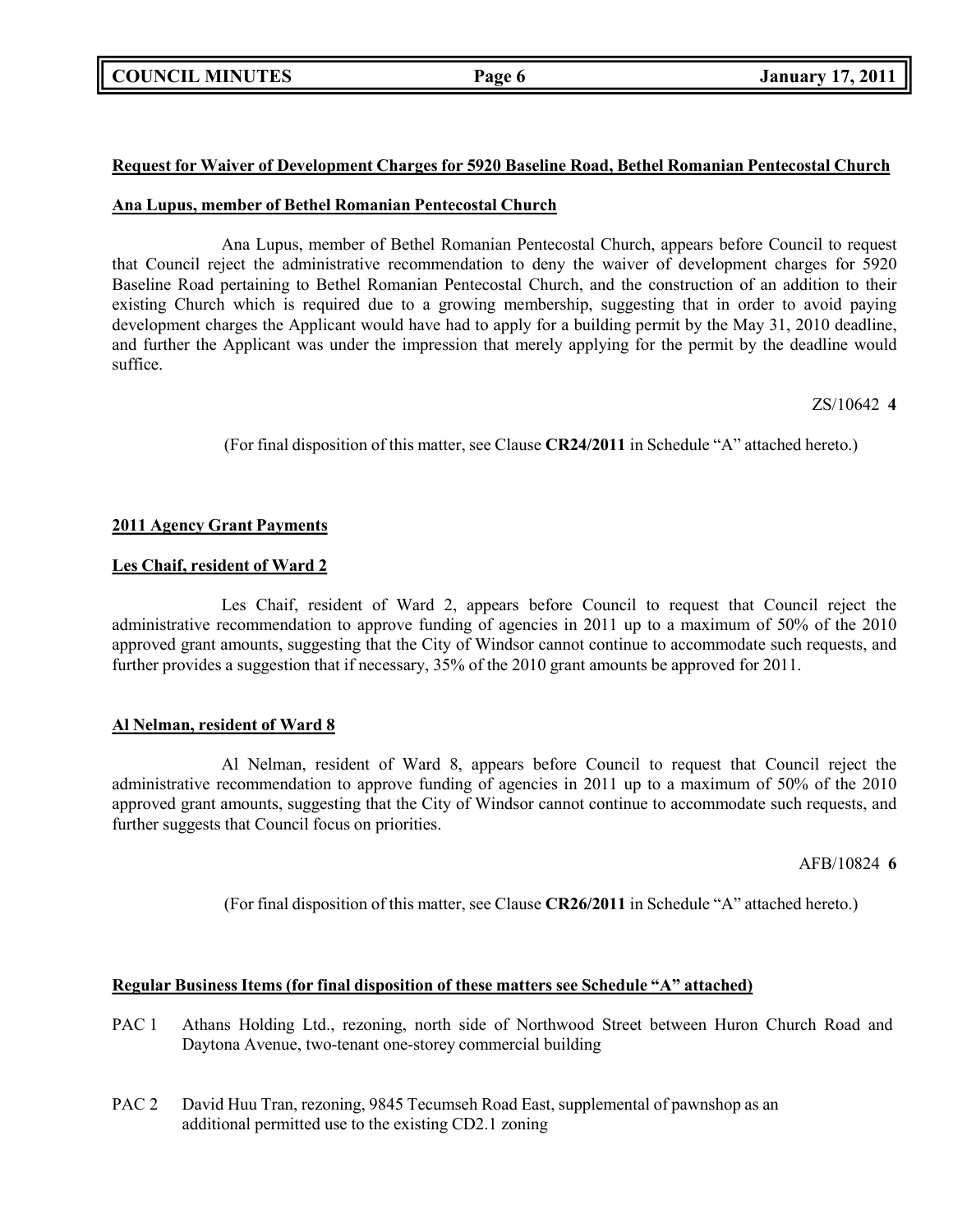| <b>COUNCIL MINUTES</b> |  |
|------------------------|--|

## **Consideration of Committee Reports**

| <b>M21-2011</b><br>as presented. | Moved by Councillor Gignac, seconded by Councillor Halberstadt,<br>That the Report of the special In-camera meeting held January 17, 2011, BE ADOPTED |         |
|----------------------------------|-------------------------------------------------------------------------------------------------------------------------------------------------------|---------|
|                                  | Carried.                                                                                                                                              | ACO2011 |

Moved by Councillor Gignac, seconded by Councillor Halberstadt, **M22-2011** That the **REVISED Report of the Striking Committee** of its meeting held January 11, 2011, **BE ADOPTED** as amended.

Carried.

ACO2011

## **By-laws**

Moved by Councillor Hatfield, seconded by Councillor Jones,

That the following By-laws No. 10-2011 through 13-2011 (inclusive), be introduced and read a first and second time:

- 10-2011 "A BY-LAW TO FURTHER AMEND BY-LAW NUMBER 8600 CITED AS THE "WINDSOR CORE AREA ZONING BY-LAW" "
- 11-2011 "A BY-LAW TO CLOSE, STOP UP AND CONVEY STREETS AND ALLEYS IN THE AREA BOUNDED BY AND INCLUDING WATER STREET TO THE WEST, BOUNDED BY BROADWAY BOULEVARD TO THE SOUTH, BOUNDED BY OJIBWAY PARKWAY TO THE EAST AND BOUNDED BY AND INCLUDING CHAPPUS STREET AND HEALY STREET TO THE NORTH, MORE PARTICULARLY DESCRIBED IN SCHEDULE "A" ATTACHED HERETO"
- 12-2011 "A BY-LAW TO ESTABLISH LANDS AS A PUBLIC HIGHWAY KNOWN AS CHAPPUS STREET, IN THE CITY OF WINDSOR"
- 13-2011 "A BY-LAW TO CONFIRM THE PROCEEDINGS OF THE COUNCIL OF THE CORPORATION OF THE CITY OF WINDSOR AT ITS MEETING HELD ON THE SEVENTEENTH DAY OF JANUARY, 2011"

Carried.

Moved by Councillor Maghnieh, seconded by Councillor Marra,

That the Committee of the Whole does now rise and report to Council respecting the business items considered by the Committee:

- **1) Communication Items (as amended)**
- **2) Consent Agenda (as amended)**
- **3) Items Deferred**
- **Items Referred**
- **4) Consideration of the Balance of Business Items (see Schedule "A")**
- **5) Committee Reports (as presented)**

**COUNCIL EXAMPLE 12. Page 7 January** 17, 2011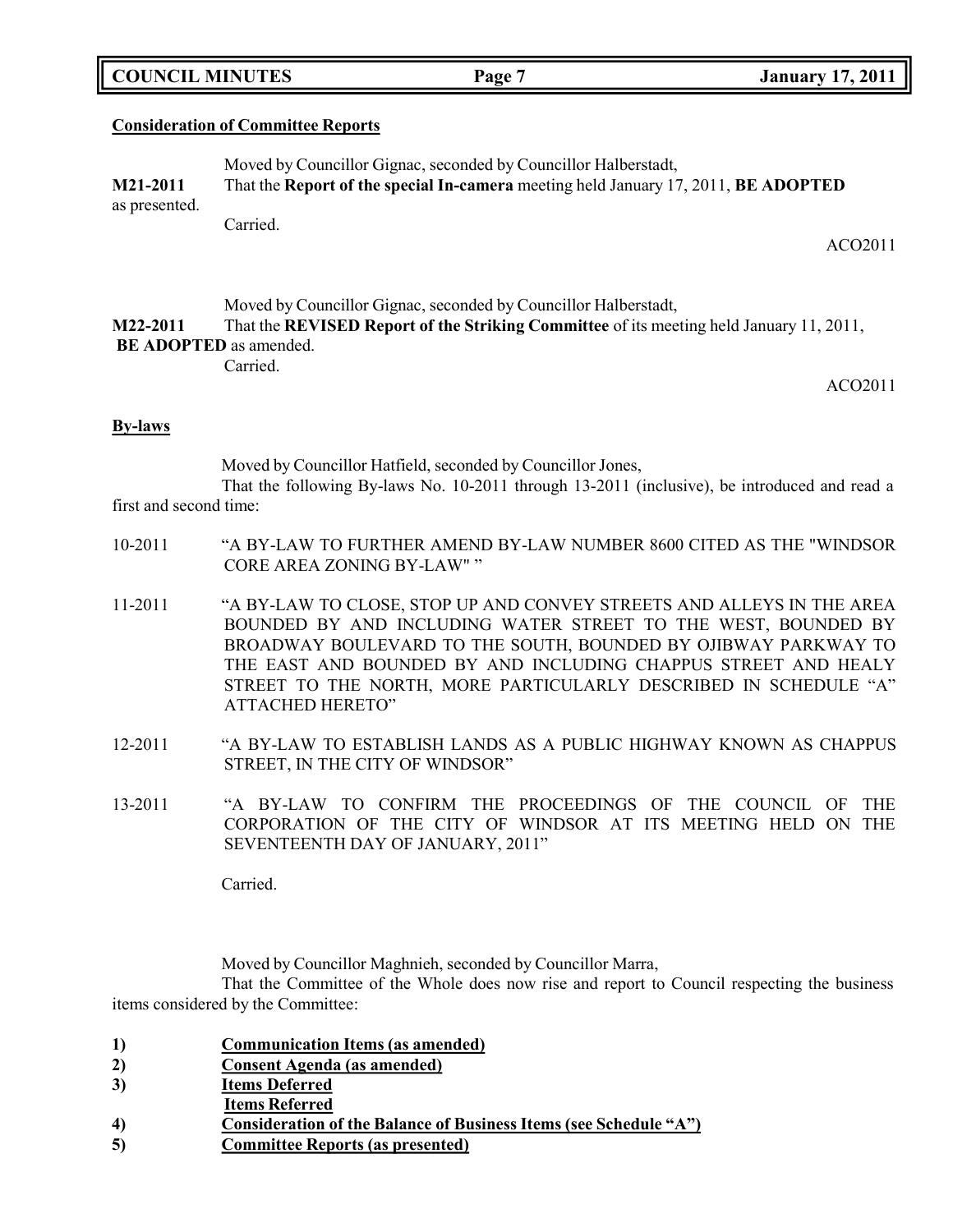## **COUNCIL MINUTES Page 8 January 17, 2011**

## **6) By-laws given first and second readings (as presented)**

Carried.

## **Notices of Motion**

**Clerks Note**: Councillor Halberstadt advises that he has decided to not put the following motion forward at this point in time, but may resubmit for a later date:

> Moved by Councillor Halberstadt, seconded by Councillor That administration **INCORPORATE** the Acting Mayor Schedule with the weekly agenda review setting process.

> > ACO2011

**Clerks Note**: Councillor Payne put forward the following motion but did not receive a seconder, therefore no further action or discussion on this matter took place:

Moved by Councillor Payne, seconded by Councillor

**WHEREAS** numerous complaints were received on the campaign trail on the present cost of the sewer surcharge on water bills; and

**WHEREAS** the current rate structure of 58% on fixed and 476% on consumption results in average residential bills based on 70% consumption and 30% fixed; and

**WHEREAS** the consumption rate in particular imposes an undue hardship on above average water users especially with young families;

**THEREFORE BE IT RESOVED** that administration be requested to prepare a report reviewing the implications of a revenue neutral policy which would result in the average customer paying 50% on fixed and 50% on consumption.

#### **MU2011**

### **New Notices of Motion**

Councillor Payne gives notice that he intends to introduce a motion for consideration at the January 24, 2011 meeting of Council proposing that a report be prepared by administration outlining the feasibility of converting the existing CN rail line from the City Limits to Tecumseh Road West with possible continuation to the waterfront into a recreational trail.

SR2011

Councillor Valentinis gives notice that he intends to introduce a motion for consideration at the January 24, 2011 meeting of Council proposing that all enforcement of Council Resolution CR297/2009 be held in abeyance pending the Planning Department meeting with the owners of parking lots within Blocks C and D of the Glengarry-Marentette Waterfront Village CIP with respect to the Site Plan Control Application Agreements, and report back to Council regarding timelines for bringing the lots into compliance; potential phasing of the work and any potential phasing of the work and any potential incentives under the proposed Economic Revitalization CIP's.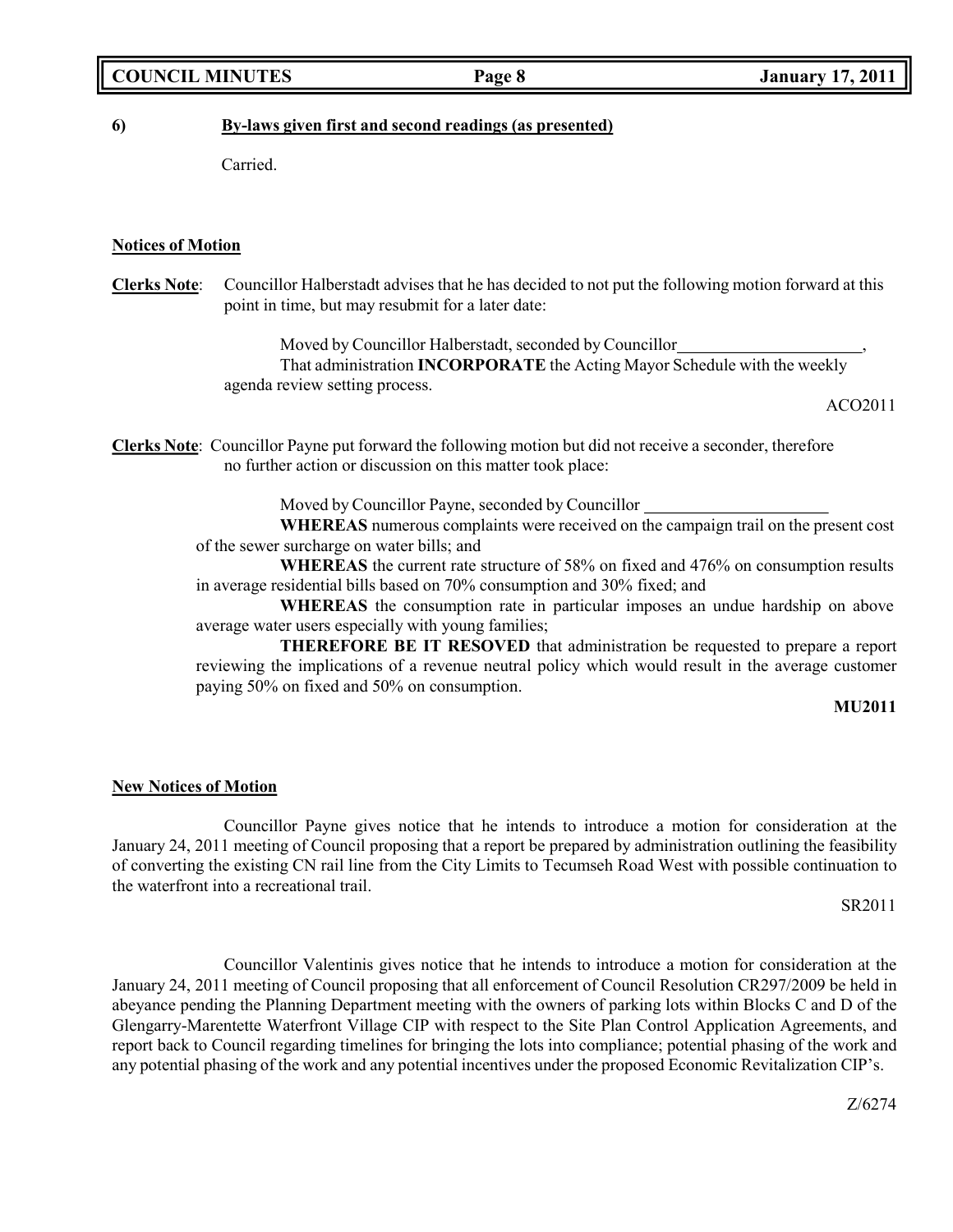## **Third Reading of By-laws**

Moved by Councillor Payne, seconded by Councillor Sleiman,

That the following By-laws No. 10-2011 through 13-2011 (inclusive), having been read a first and second time be now read a third time and finally passed and that the Mayor and Clerk **BE AUTHORIZED** to sign and seal the same notwithstanding any contrary provision of the Council.

Carried.

## **Petitions**

None presented.

## **Council Questions**

Moved by Councillor Gignac, seconded by Councillor Halberstadt, **M23-2011** That the Council Questions arising from the previous meeting of Council and listed by the Clerk **BE NOW CONSIDERED** for purposes of discussion, and further, that the Administration **BE DIRECTED** to proceed with the necessary actions to respond to the Council Questions consistent with Council's instructions. Carried.

ACOQ2011

**Clerks Note**: Councillor Jones raises a question regarding the status of the former Grace Hospital Site and subsequently, Councillor Marra discloses an interest and abstains from voting on any matters respecting this file, as a family member has interest in the property.

**ZS/9856 ZS/10799**

## **PROPOSED IN-CAMERA AGENDA FOR JANUARY 24, 2011**

Moved by Councillor Hatfield, seconded by Councillor Jones,

**M24-2011** That the following proposed In Camera Agenda for January 24, 2011, BE **APPROVED**:

| Item No. | Subject                                  | Section – Pursuant to Municipal Act, 2001, as<br>amended |
|----------|------------------------------------------|----------------------------------------------------------|
| ι.       | Property matter – lease                  | 239(2)(c)                                                |
|          | Property matter – expropriation of lands | 239(2)(c)                                                |
| 3.       | Legal matter $-$ claims                  | 239(2)(e)                                                |
| 4.       | Property/Legal – lease                   | 239(2)(c)                                                |

and further, that in accordance with By-law 46-2003, the Chief Administrative Officer, in consultation with the Mayor **BE AUTHORIZED** to add matters deemed to be of an urgent or time sensitive nature. Carried.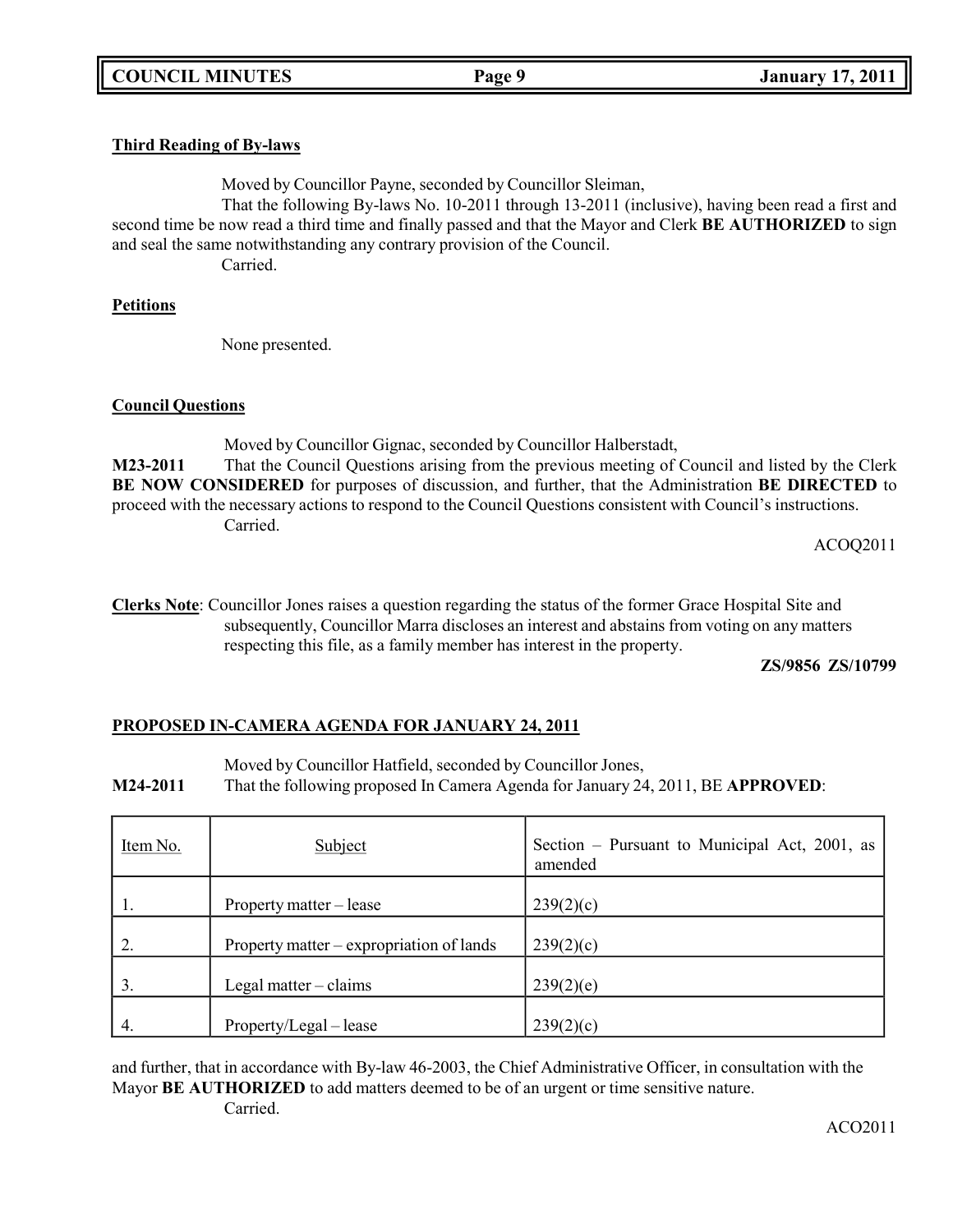## **COUNCIL MINUTES Page 10 January 17, 2011**

## **Adjournment**

of the Mayor. Moved by Councillor Maghnieh, seconded by Councillor Marra, That this Council meeting stand adjourned until the next regular meeting of Council or at the call

Carried.

Accordingly, the meeting is adjourned at 8:38o'clock p.m.

**MAYOR**

**CITY CLERK**

## **THIS IS A DRAFT COPY**

## **DEPUTY CITY CLERK/SENIOR MANAGER OF COUNCIL SERVICES**

**SUPERVISOR OF COUNCIL SERVICES**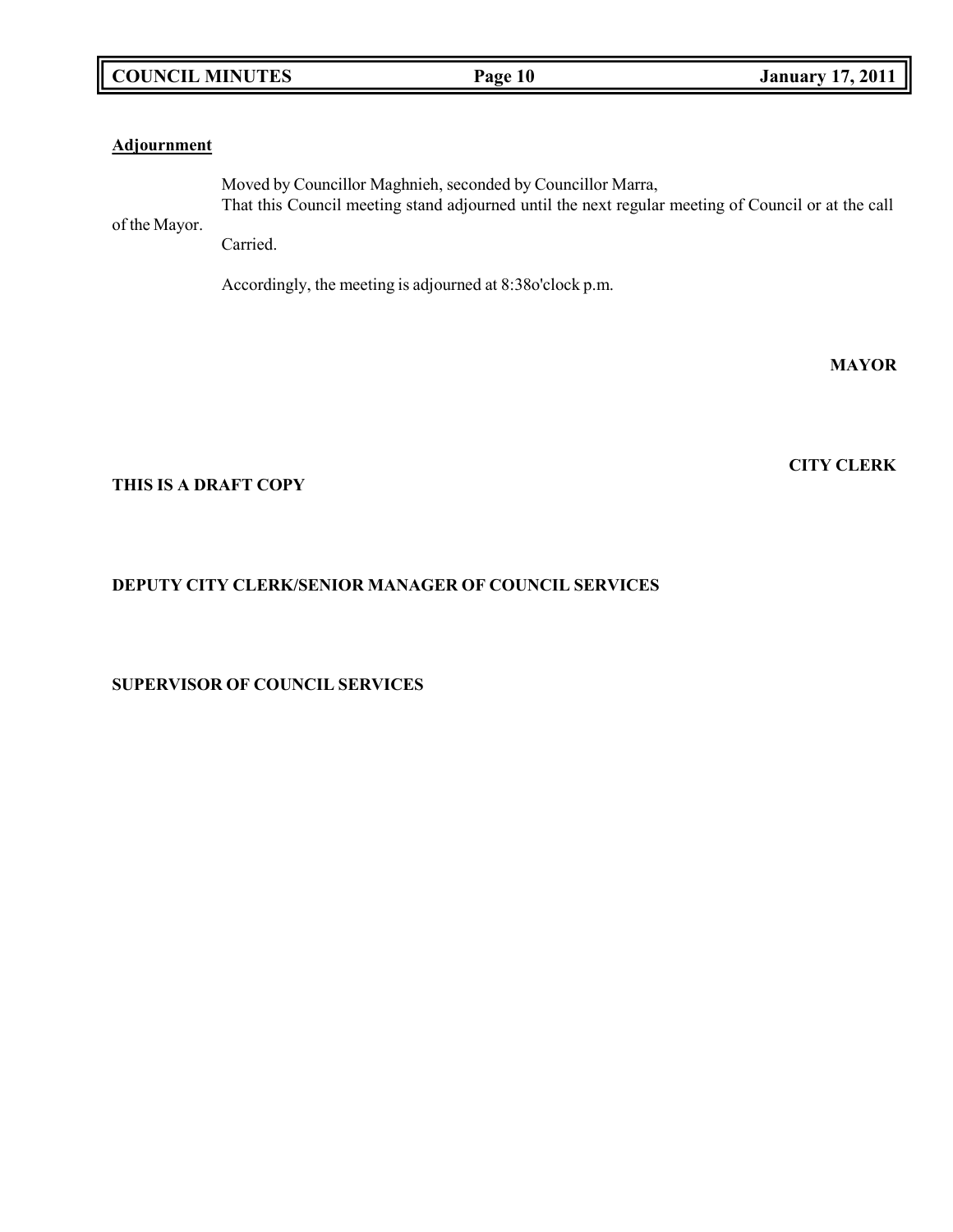## **COUNCIL MINUTES Page 11 January 17, 2011**

Payne Sleiman

## CR21/2011

That the request from the Windsor Regional Problem Gambling Services for a payment in the amount of \$20,000 towards the publication of their newsletter "The Chase" as previously approved by the Big Industry Group **BE APPROVED** as a onetime payment for 2010 and further, that the Windsor Regional Problem Gambling Services **BE ADVISED** to investigate alternative funding services including potential partnerships with Ontario Lottery Gaming, Caesars Windsor, the City of Windsor and/or other organizations for future years.

Carried.

Councillor Halberstadt discloses an interest and abstains from voting on this matter.

Report Number **14955 ACLL2011 C1**

Gignac Jones

CR22/2011

That the report of the City Solicitor dated November 16, 2010 entitled "Application to close the east/west alley south of Tecumseh Road East, easterly from Francois Road" **BE DEFERRED** a minimum of 4 weeks to allow further discussion with the abutting property owners, as well as legal clarifications.

Carried. Councillors Marra and Sleiman voting nay.

Report Number **14506 SAA/10342 2**

Payne Sleiman

## CR23/2011

- I. THAT the DRAFT Economic Revitalization Community Improvement Plan (enclosed) **BE TABLED** for public feedback to the Planning Department before Friday, January 21, 2011; and
- II. THAT the City Planner **BE DIRECTED** to conduct two public open house sessions on January 18, 2011 for the purpose of soliciting public feedback on the DRAFT Community Improvement Plan, and that the public comments be reported back to Council on January 31, 2011; and,
- III. THAT the City Planner **BE DIRECTED** to bring the DRAFT Economic Revitalization Community Improvement Plan back to Council on January 31, 2011 for final approval.

Carried.

Report Number **15032 SPL/10759 C3**

Payne Marra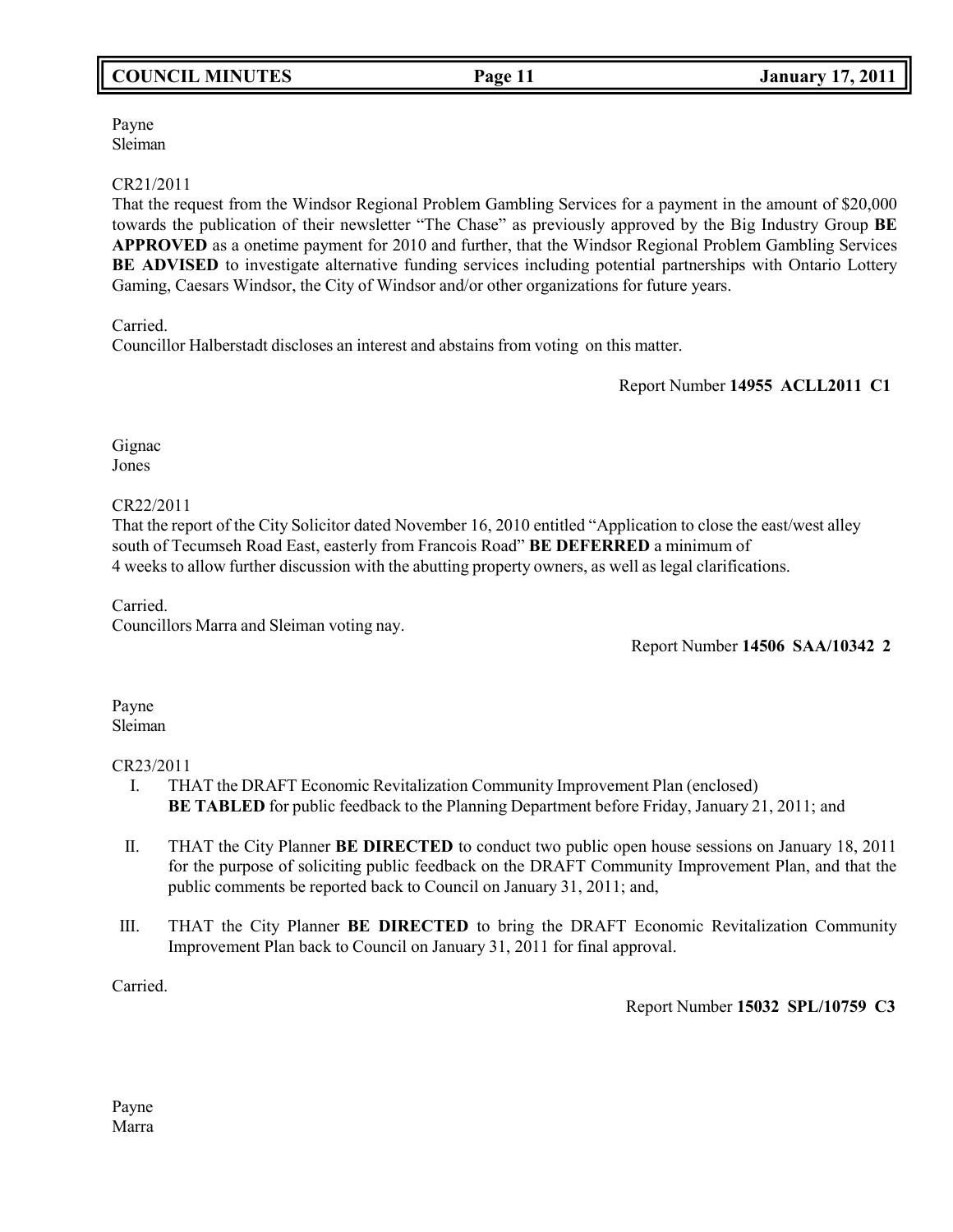| <b>COUNCIL MINUTES</b> | Page 12 | <b>January 17, 2011</b> |
|------------------------|---------|-------------------------|
|                        |         |                         |

## CR24/2011

That the Bethel Romanian Pentecostal Church as 5920 Baseline Road **BE ASSESSED** the pre June 1, 2010 development charges which applied to transferred (former Sandwich South) lands under By-law 280-2004.

Carried. Councillor Gignac voting nay.

Report Number **15025 ZS/10642 4**

Payne Sleiman

## CR25/2011

THAT Council **RECEIVE** the 2011 Sewer Surcharge Rates Analysis report from the City Treasurer; and

THAT Council **SET** the 2011 Sewer Surcharge rates for the City of Windsor once the Sewer Surcharge Budget is approved as part of the 2011 Budget process.

Carried.

Report Number **15038 MU2011 C5**

## Halberstadt Marra

## CR26/2011

That Council **APPROVE** the funding of agencies in 2011 up to a maximum of 50% of the 2010 approved grant amounts as outlined in this report, and further, that St. Leonard's House be approved for funding in 2011 up to a maximum of 25% of the approved grant towards their "Good Neighbourhood Services Program".

Carried.

Report Number **15031 AFB/10824 6**

Payne Sleiman

## CR27/201

THAT City Council **AUTHORIZE** the temporary borrowing of money for current expenditures for the year 2011, if and when required, as provided for under the provisions of Section 407 of the *Municipal Act*,

THAT the City Solicitor **BE DIRECTED** to prepare the necessary by-law; and

THAT City Council **AUTHORIZE** the City Treasurer to borrow on a temporary basis, such sums, if any, as considered necessary to meet the current expenditures of the Corporation for the year until the taxes are collected and other revenues are received.

Carried.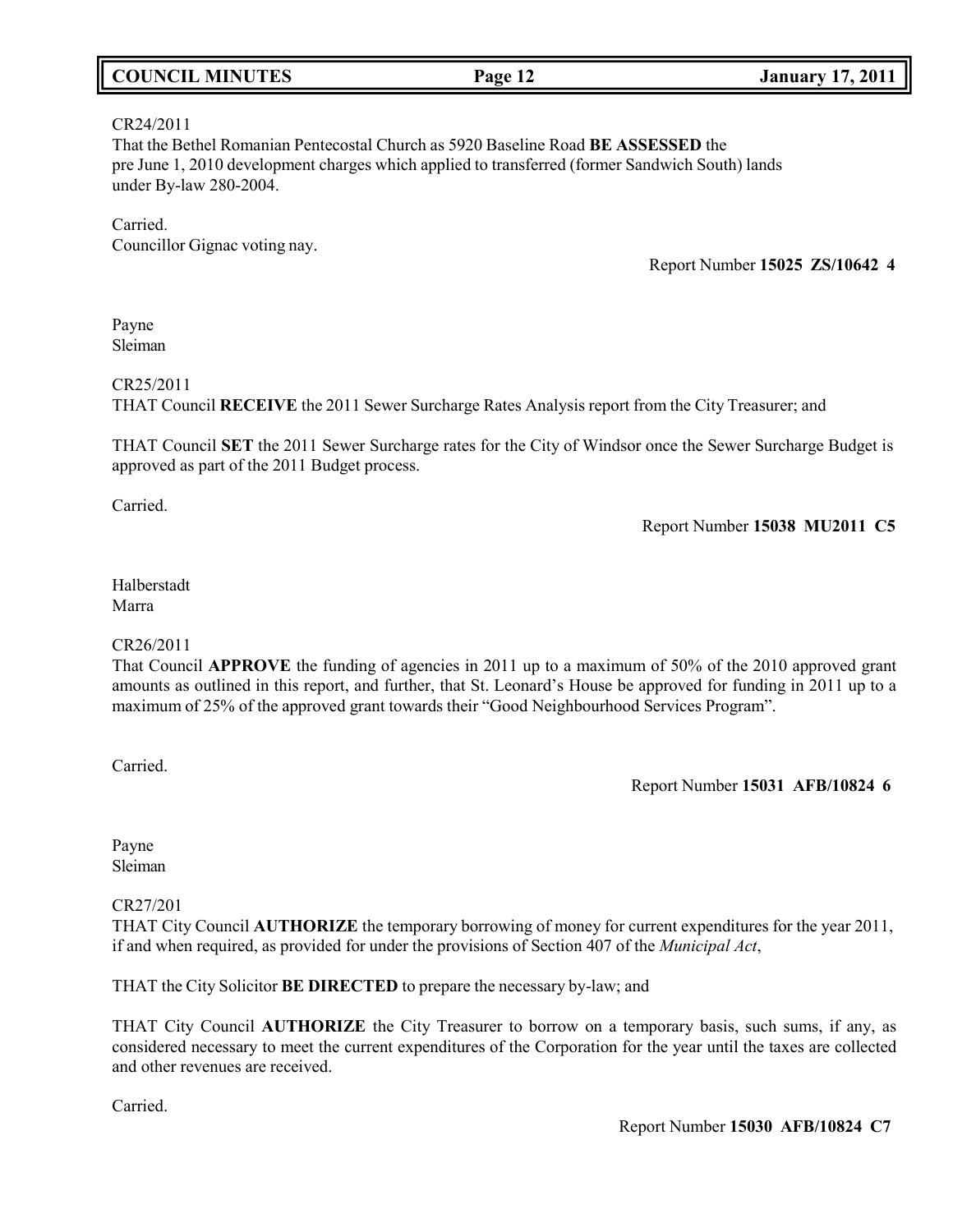Payne Sleiman

## CR28/2011

THAT By-law 5348, adopted January 26, 1976 **BE AMENDED** as shown below to allow for the sale of the closed Park (Hill) Street right-of-way to K-Scrap Resources Ltd.

## **INSERTING** a new paragraph 3 as follows:

- "3. That the lands described in Schedule "A" be conveyed to K.Scrap Resources, formerly known as J.Kovinsky & Sons Limited, on the following terms and conditions:
	- a) Sale Price: \$146,790.00, plus applicable taxes;
	- b) Easements: subject to easements in favour of the Windsor Utilities Commission and Bell Canada as in instrument No. 664862; and
	- c) Reservation: reserving an easement in favour of the City for storm sewer.
	- d) Upon conveyance, the lease as set out in paragraph 2 hereof shall be terminated.

**RENUMBERING** current paragraph 3 to be paragraph 4.

Carried.

Report Number **15041 APM2011 C8**

## Payne Sleiman

## CR29/2011

THAT Council **APPROVE** the proposed budget process & timeline for the development of the 2011 Budget as outlined in the report of the Chief Financial Officer & City Treasurer; and

THAT Administration **BE DIRECTED** to continue development of the Administrative Phase of the budget on a "cash basis" as outlined in the report of the CFO and City Treasurer; and

THAT each Corporate Leadership Team Area **BE DIRECTED** to provide options that would allow for their operations to proceed in 2011 with the same tax levy funding approved in 2010; and;

THAT each Corporate Leadership Team Area **BE DIRECTED** to provide additional reduction options totaling 10% of their 2010 net operating budget in order to provide Council flexibility in achieving a final 2011 budget which is consistent with its strategic priorities; and

THAT all City funded Agencies, Boards and Commissions **BE REQUESTED** to do the same; and

THAT Council **PROVIDE DIRECTION** to Administration regarding any priority initiatives to be considered in the development of the 2011 budget and in the case of any initiatives requiring substantial research and analysis, any priority initiatives to be considered and reported upon in the development of the 2012 to 2014 budgets, including any increases or decreases to service levels and/or changes to the methodology of how the services are currently delivered; and

THAT the 5-year Capital Budget Plan **BE UPDATED** to include projects for the year 2015, balanced to projected available funding, and based on existing levels of contribution from the operating fund and updated revenue projections from the Sewer Surcharge and other funding sources; and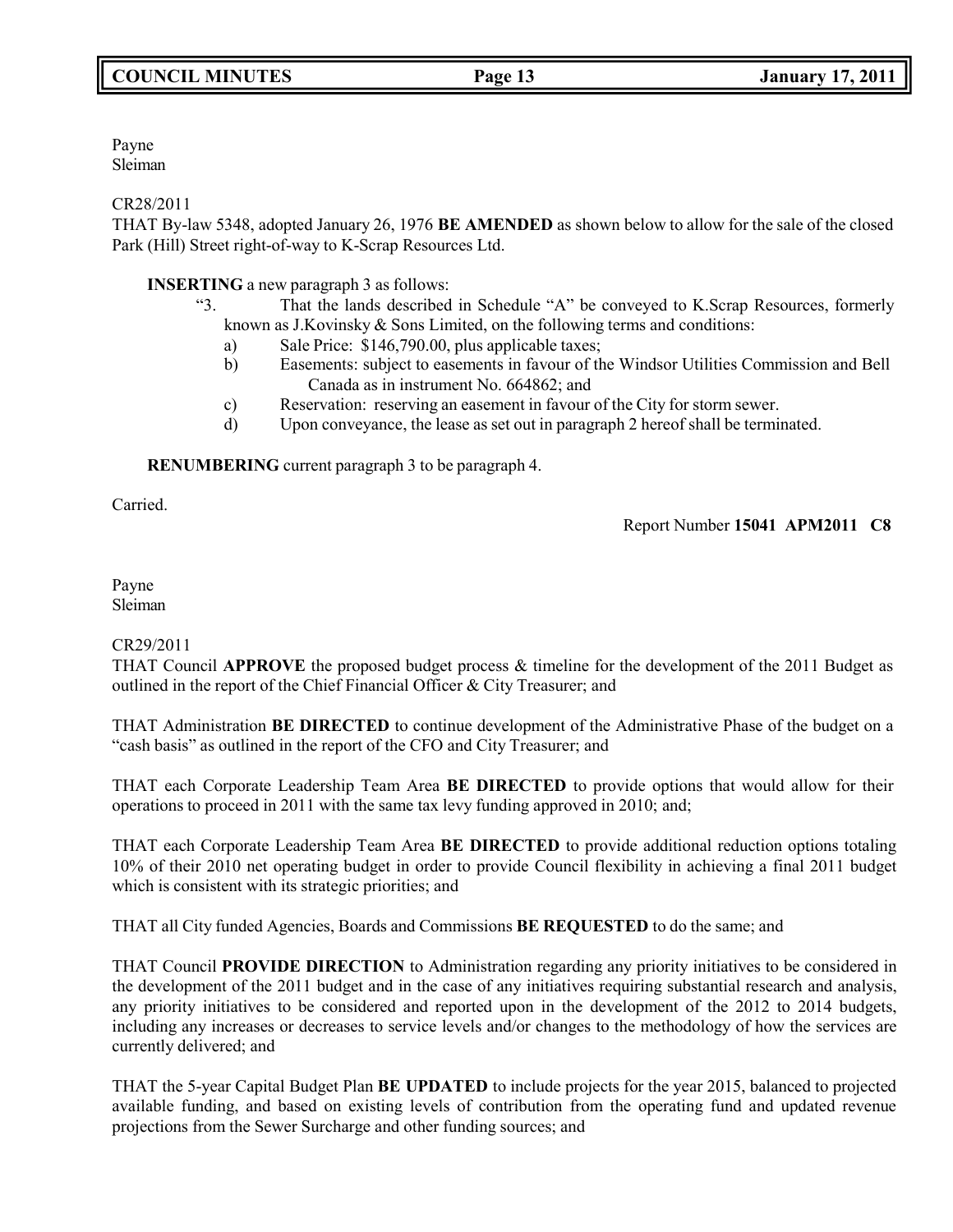## **COUNCIL MINUTES Page 14 January 17, 2011**

THAT an updated 5-Year Debt Reduction / Reserve Enhancement Model **BE PREPARED** and included in the 2011 budget documents; and

THAT the information on Ontario Regulation 284/09 regarding the exclusion of amortization and postemployment benefit accrual expenses for the budget years 2010 and 2011 **BE RECEIVED** for information; and

THAT an updated 5-year Sewer Surcharge model **BE DEVELOPED** and included in the 2011 budget documents; and

THAT options **BE DEVELOPED** to deal with the Building Permit Reserve Deficit and included in the 2011 budget documents; and

THAT the draft 4-year operating budget projections in Appendix A **BE RECEIVED** for information.

Carried.

Report Number **15005 AFB/10824 C9**

Payne Sleiman

CR30/2011

I. That **APPROVAL BE GIVEN** to the acquisition of the vacant property identified in the confidential memo for use in the Walker Road reconstruction project.

## **TERMS & CONDITIONS:**

The confidential memo contains all terms and conditions.

## **ACCOUNT CHARGED:** 007-5210-7092016

II. That the Chief Administrative Officer and the City Clerk **BE AUTHORIZED** to sign any required written documents satisfactory in form and content to the City Solicitor and that the transaction **BE COMPLETED** electronically pursuant to By-Law 366-2003.

Carried.

Report Number **15049 APM2011 C10**

Payne Sleiman

## CR31/2011

- (a) That The Corporation of the City of Windsor **SETTLE** an action identified as Ontario Superior Court of Justice file no. CV-08-00011076-0000 in accordance with the terms set out in Minutes of Settlement attached as a confidential attachment to this report; and
- (b) That Council **AUTHORIZE** the Chief Administrative Officer and the City Clerk to sign the Minutes of Settlement on behalf of the Corporation.

Carried.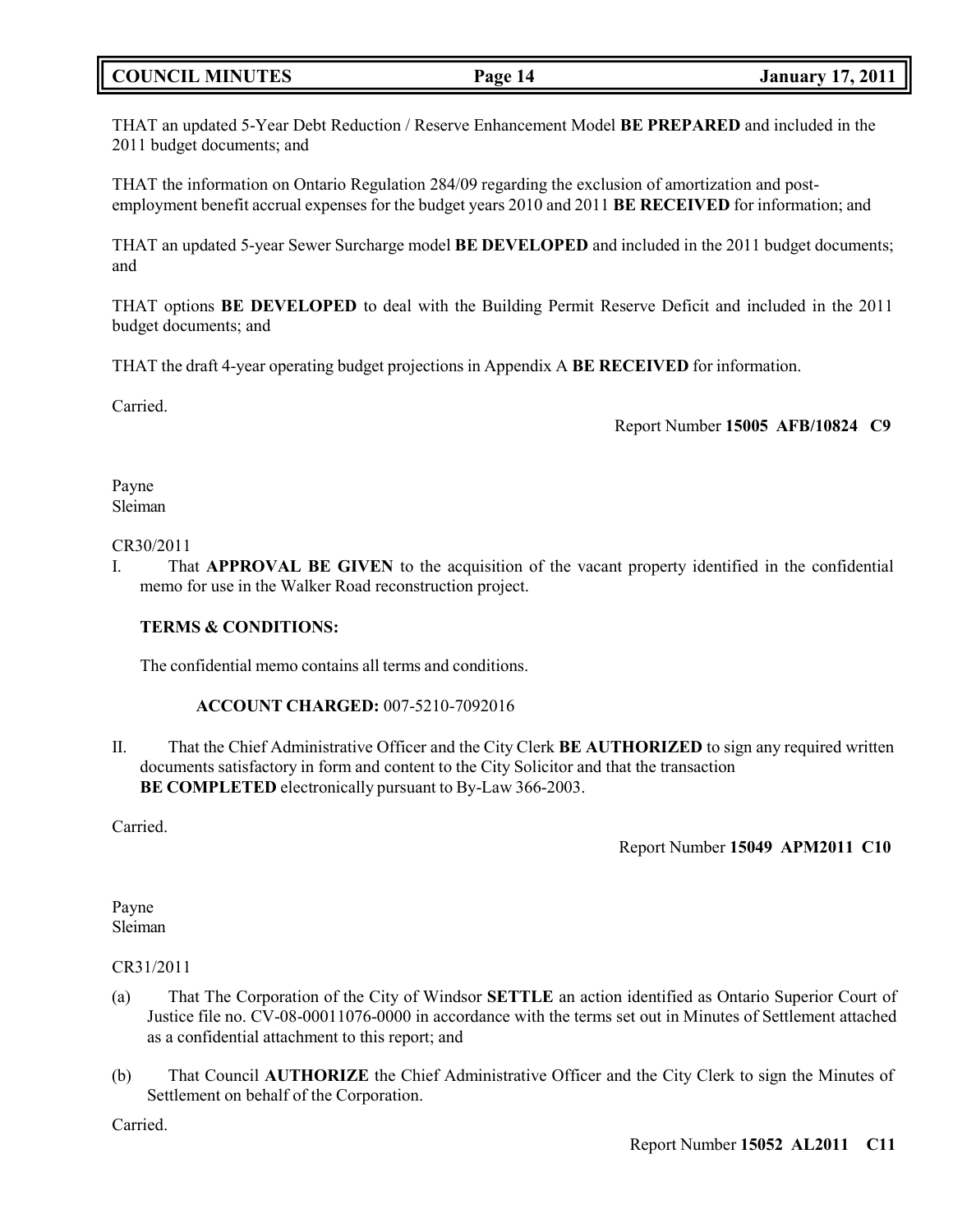**Appendices**

Confidential Attachment

Jones Dilkens

CR32/2011

I That Zoning By-law 8600 **BE AMENDED** by adding the following definition to Section 7 - Definitions:

**"Convenience Store"** means a retail store where a variety of both household and grocery items are offered for sale primarily to serve the day-to-day, non comparison shopping needs of residents of the surrounding neighbourhoods and may include such accessory uses as the rental of videos, an automated banking machine or depots for such items as film or postal services.

- II That an amendment to Zoning By-law 8600 **BE APPROVED** for Part of Lots 42 to 44, RP 997 & Part of Lots 1 & 2, RP 1015 (PIN 015832407), Lots 46 to 49, RP 997 & Part of Lot 74, RP 1015 (PIN 015830479) and Part of Closed Alley (PIN 015832404) by deleting S.20(1)248 and replacing it with the following:
	- "248. For the lands comprising of Part of Lots 42 to 44, Registered Plan 997 and Part of Lots 1 and 2, registered Plan 1015 (PIN 015832407), Lots 46 to 49, Registered Plan 997 and part of Lot 74, Registered Plan 1015 (PIN 015830479) and Part of Closed Alley (PIN 015832404) situated on the north side of Northwood Street between Huron Church Road and Daytona Avenue the following additional provisions shall apply:
		- (i) direct vehicular access to Huron Church Road is be prohibited;
		- (ii) a landscaped open space yard with a minimum depth of 10 metres along Huron Church Road shall be provided;
		- (iii) an Automatic Car Wash shall be an additional permitted use and that a minimum of 8 stacking spaces in advance of and a minimum of 3 stacking spaces at the terminus of each wash line shall be provided;
		- (iv) a Take-Out Restaurant and a Convenience Store shall be additional permitted uses and that minimum of 15 parking spaces shall be provided. (ZDM 4)"
- III That the Site Plan Approval Officer **BE DIRECTED** to include the following Site Plan Control guidelines in the review:
	- (i) Glazing is required on portions of the east elevation (Daytona Avenue side) of the proposed building.
	- (ii) Pedestrian access to the proposed building is required along the east elevation (Daytona Avenue side) or at one of the eastern corners of the proposed building.
	- (iii) Add mature shade trees on the property.

Carried.

Report Number **14996 ZB/10808 PAC 1**

Dilkens Jones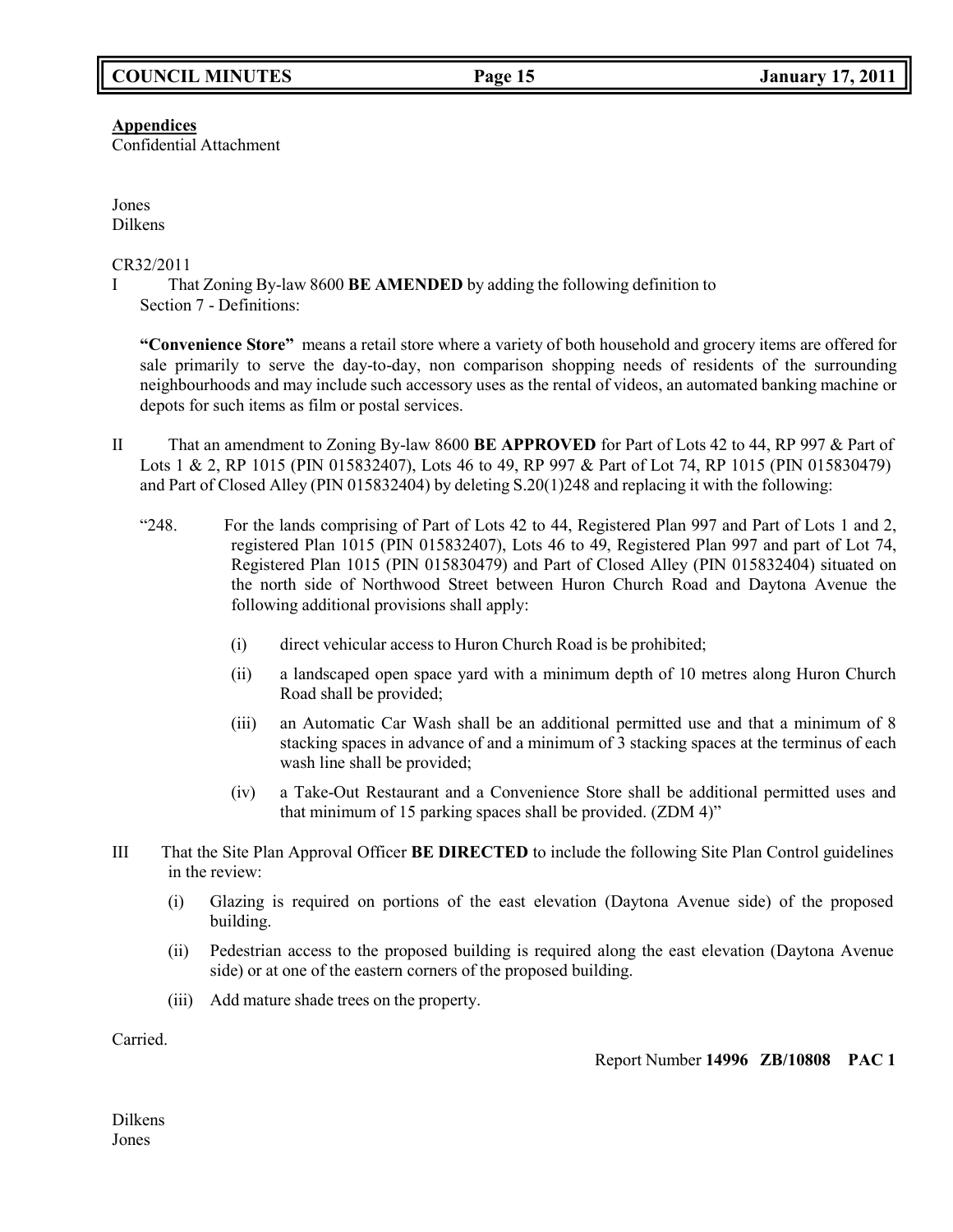| <b>COUNCIL MINUTES</b> | Page 16 | 17, 2011<br><b>January 1</b> |
|------------------------|---------|------------------------------|
|                        |         |                              |

## CR33/2011

That an amendment to Zoning By-law 8600 for Part Lot 136 & 137 (PIN 013830472) **BE APPROVED** adding a site specific provision to allow a pawnshop as an additional permitted use.

Carried.

Report Number **14995 ZB/10810 PAC 2**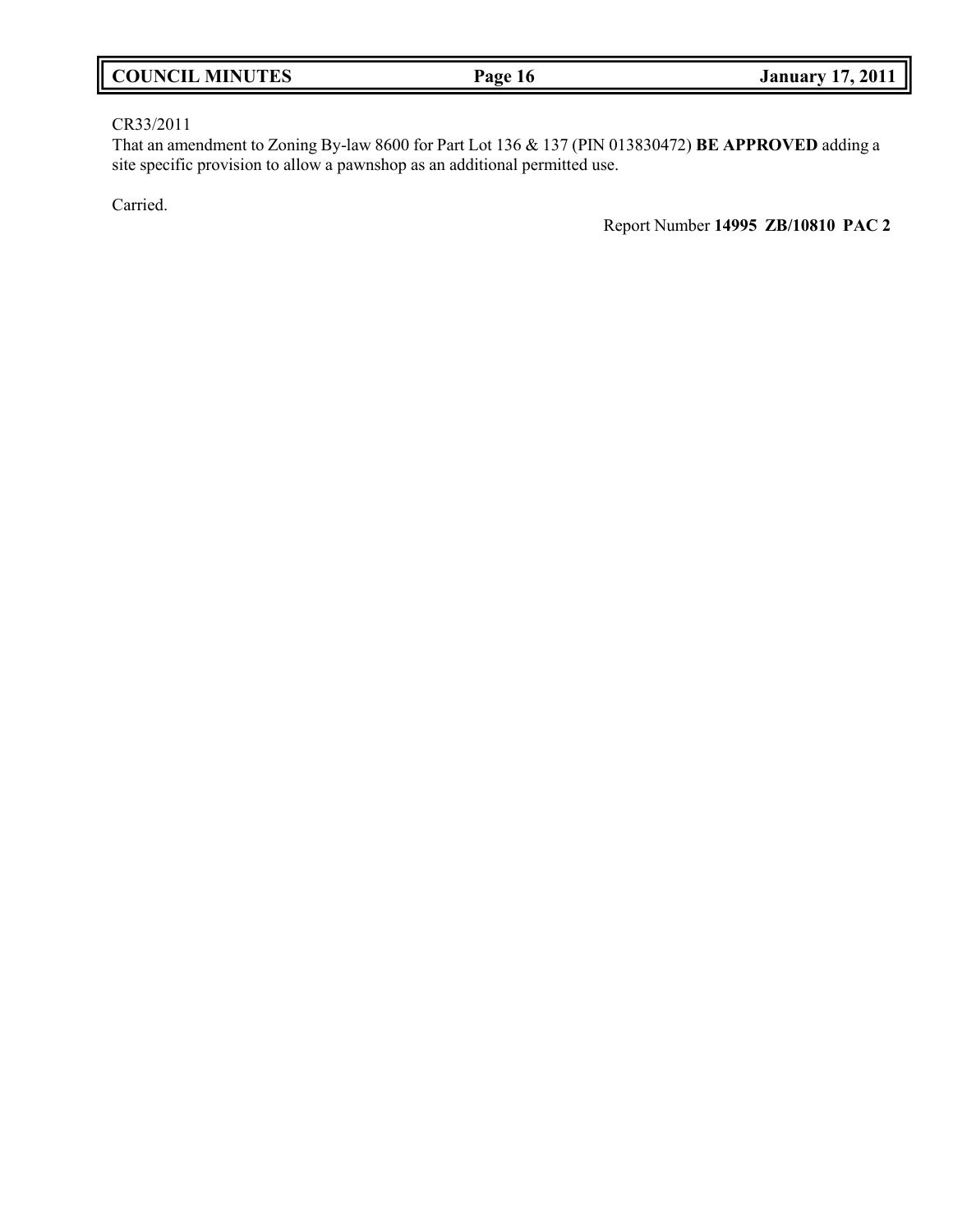| <b>COUNCIL MINUTES</b> | Page 17 | <b>January 17, 2011</b> |
|------------------------|---------|-------------------------|
|                        |         |                         |

**ADOPTED** by Council at its meeting held January 17, 2011 [**M21-2011**]

VC/bm

# **SPECIAL MEETING OF COUNCIL – IN CAMERA January 17, 2011**

## **Meeting called to order at: 5:30 p.m.**

## **Members in Attendance:**

Mayor E. Francis Councillor D. Dilkens Councillor R. Jones Councillor A. Halberstadt (arrives at 5:31 p.m.) Councillor F. Valentinis Councillor B. Marra Councillor P. Hatfield Councillor J. Gignac Councillor A. Maghnieh Councillor H. Payne (arrives at 5:32 p.m.) Councillor E. Sleiman

## **Also in attendance:**

H. Reidel, Chief Administrative Officer R. Warsh, Community Development and Health Commissioner (arrives at 5:32 p.m.) M. Sonego, City Engineer G. Wilkki, City Solicitor V. Critchley, City Clerk O. Colucci, Chief Financial Officer (arrives at 5:32 p.m.) M. Nazarewich, Senior Legal Counsel (Item 1) V. Mihalo, Executive Director of Human Resources (Item 2) D. Fields, Fire Chief (Item 2) A. Reaume, Deputy Fire Chief (Item 2) D. Paladino, Legal Counsel (Item 1)

**Verbal Motion is presented by Councillor Marra, seconded by Councillor Jones, that Rule 3.3 (a) of the** *Procedure By-law, 420-2001 as amended,* **be waived to add the following Agenda item:**

**3. Personal matter – update on labour arbitration.**

**Motion Carried.**

**Verbal Motion is presented by Councillor Marra, seconded by Councillor Jones, to move in Camera for discussion of the following item(s), adding Item 3:**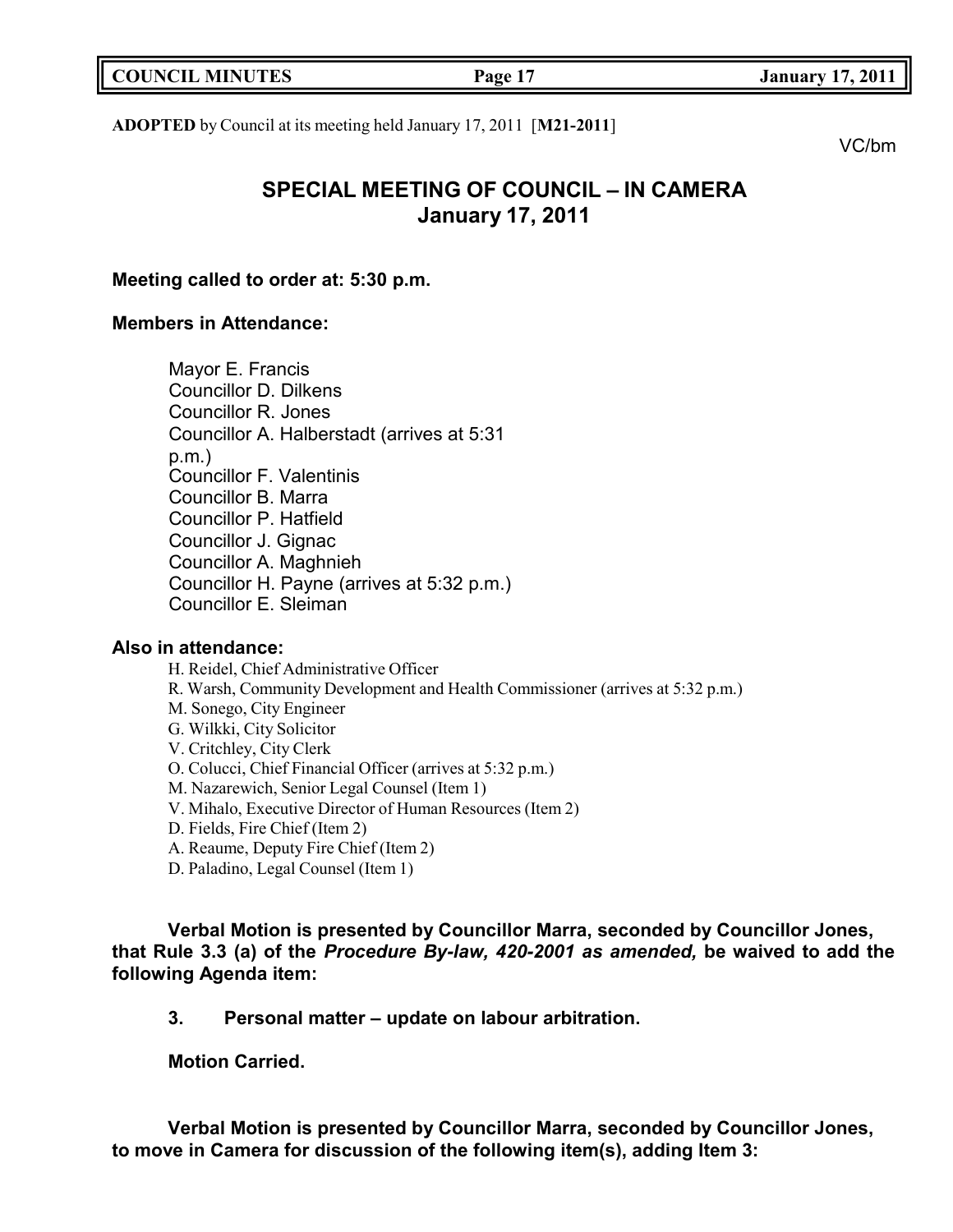**COUNCIL MINUTES Page 18 January 17, 2011**

| Item No. | <b>Subject</b>                                                   | Pursuant<br><b>Section</b><br>to<br>$\qquad \qquad -$<br>Municipal Act, 2001,<br><b>as</b><br>amended |
|----------|------------------------------------------------------------------|-------------------------------------------------------------------------------------------------------|
|          | Legal/Personal matter – claim                                    | 239(2)(e)(b)                                                                                          |
| 2.       | Personal matter – recruitment (also verbal update)               | 239(2)(b)                                                                                             |
| 3.       | Personal matter – update on labour arbitration -<br><b>ADDED</b> | 239(2)(d)                                                                                             |

## **Motion Carried.**

## **Declarations of Pecuniary Interest:**

None declared.

**Discussion on the items of business. (Items 1, 3 and 2)**

**Verbal Motion is presented by Councillor Valentinis, seconded by Councillor Gignac,**

**to move back into public session.**

**Motion Carried.**

## **Moved by Councillor Dilkens, seconded by Councillor Sleiman, THAT the Clerk BE DIRECTED to transmit the recommendation(s) contained in the report(s) discussed at the In-Camera Council Meeting held January 17, 2011 directly to Council for consideration at the next Regular Meeting.**

1. That the recommendation contained in the in-camera report from Senior Legal Counsel and City Solicitor respecting a legal/personal matter - claim **BE APPROVED**.

2. That the recommendation contained in the in-camera report from the City Solicitor, Fire Chief and Chief Financial Officer and City Treasurer respecting a personal matter - recruitment **BE APPROVED**.

3. That the verbal report of the Chief Administrative Officer respecting a personal matter – update on labour arbitration **BE RECEIVED** and that Administration **BE AUTHORIZED** to proceed on the verbal instructions of Council.

## **Motion Carried.**

**Moved by Councillor Halberstadt, seconded by Councillor Jones, That the special meeting of council held January 17, 2011 BE ADJOURNED. (Time: 6:31 p.m.) Motion Carried.**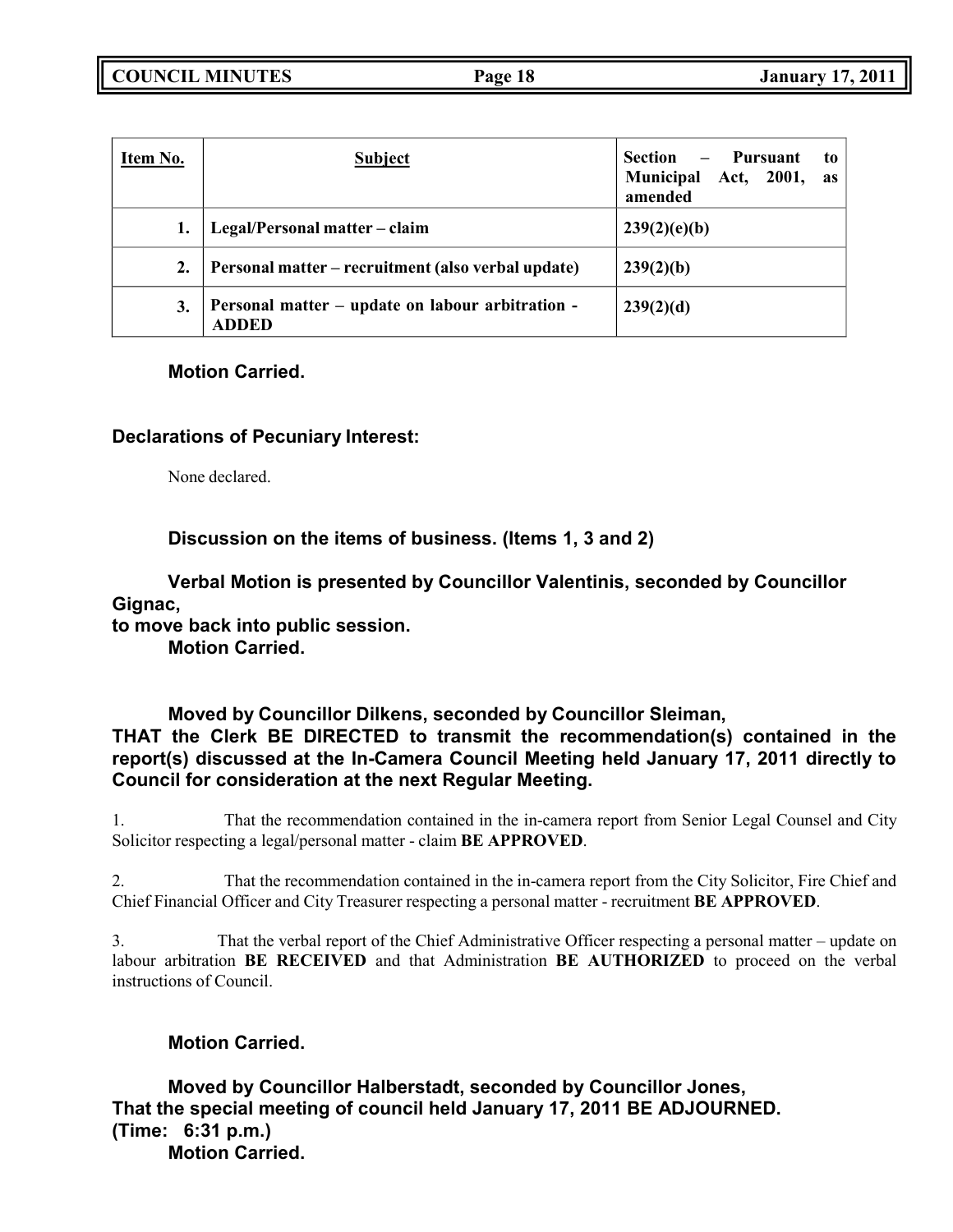| <b>COUNCIL MINUTES</b> | Page 19 | <b>January 17, 2011</b> |
|------------------------|---------|-------------------------|
|                        |         |                         |

**ADOPTED AS AMENDED** by Council at its meeting held January 17, 2011 [**M22-2011**] **VC/bm Windsor, Ontario, January 17, 2011**

## **REVISED REPORT OF THE STRIKING COMMITTEE of its meeting held** January 11, 2011

**PRESENT:** Mayor E. Francis Councillor J. Gignac Councillor F. Valentinis Councillor A. Halberstadt Councillor R. Jones Councillor P. Hatfield Councillor D. Dilkens Councillor B. Marra Councillor A. Maghnieh Councillor E. Sleiman Councillor H. Payne

Your Committee submits the following recommendations:

(1) That the following Councillors **BE APPOINTED** to the Boards and Committees indicated below for the term ending November 30, 2012, or until their successors are appointed, except *Windsor Police Service Board* and *Windsor-Essex Solid Waste Authority* which is for the term ending November 30, 2014:

| Name of Committee                          | Council Appointee              |
|--------------------------------------------|--------------------------------|
|                                            |                                |
| <b>Essex Region Conservation Authority</b> | P. Hatfield                    |
|                                            | A. Maghnieh                    |
|                                            | H. Payne                       |
|                                            | E. Sleiman                     |
|                                            |                                |
| Essex-Windsor Solid Waste Authority        | Mayor E. Francis (ex-officio)  |
|                                            | D. Dilkens (Mayor's alternate) |
|                                            | A. Halberstadt                 |
|                                            | A. Maghnieh                    |
|                                            | E. Sleiman                     |
|                                            |                                |
| <b>Transit Windsor Board of Directors</b>  | B. Marra, Chair                |
|                                            | E. Sleiman                     |
|                                            | F. Valentinis                  |
|                                            |                                |
| Windsor Police Service Board               | Mayor E. Francis               |
|                                            | J. Gignac                      |
|                                            |                                |